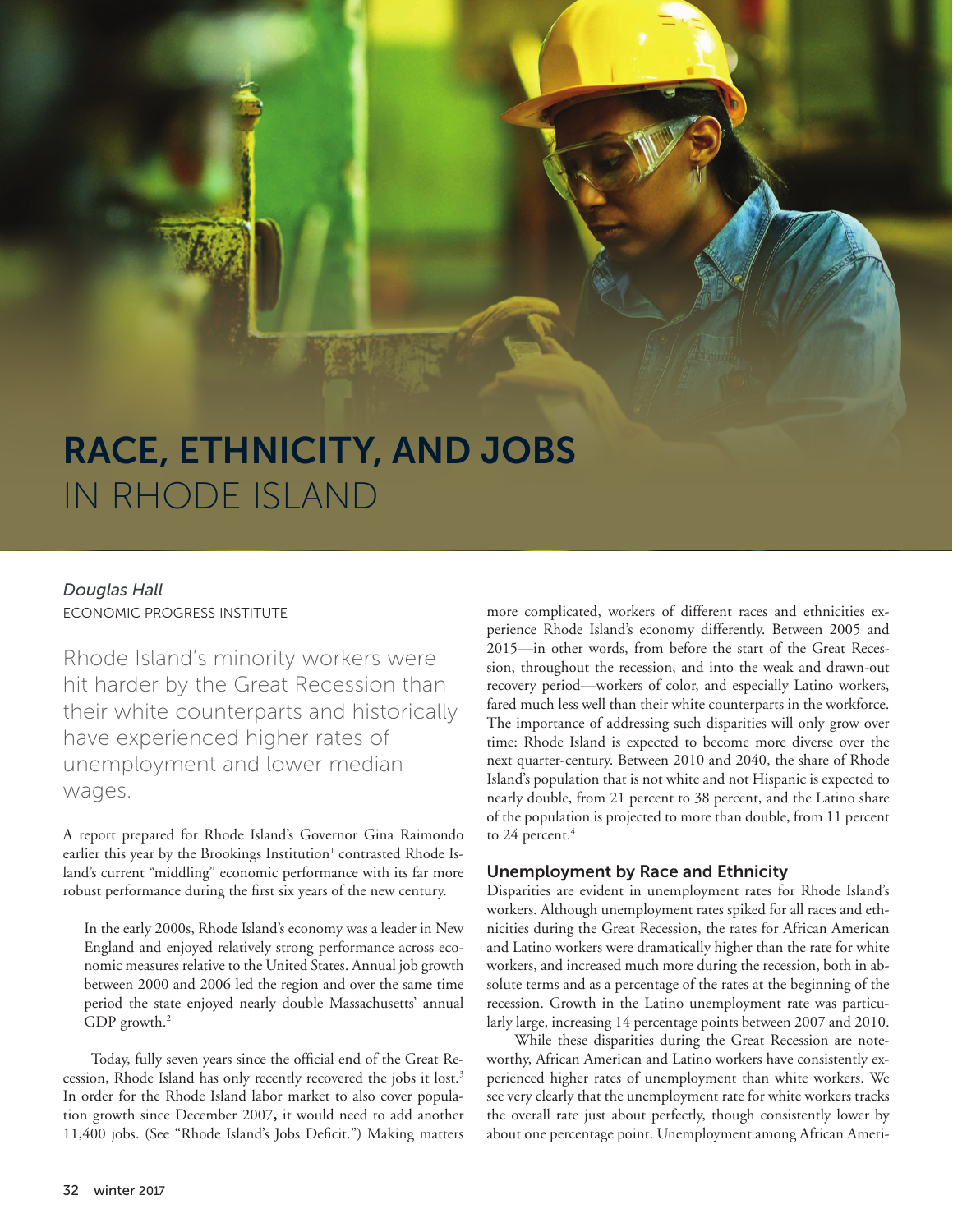can and Latino workers, meanwhile, never gets closer than 2.6 and 2.8 percentage points, respectively, to the overall unemployment rate, and usually exceeds that rate by a much higher margin.<sup>5</sup> (See "Rhode Island Unemployment Rates by Race and Ethnicity, 2000– 2015.") This disparity is most pronounced during the years immediately following the Great Recession, but represents a constant feature of the state's economy.

Put another way, over the course of the past decade in Rhode Island, the African American unemployment rate has on average been nearly double (1.9 times) the white unemployment rate, while the Latino unemployment rate has averaged slightly more than double (2.2 times) the white unemployment rate. (See "Unemployment Ratios in Rhode Island.")

While troubling, racial disparities in unemployment rates are not unique to Rhode Island; they are observed throughout New England and in the United States as a whole. The African Amer-

Rhode Island's Jobs Deficit

ican-to-white and Latino-towhite unemployment ratios for New England sit slightly higher than Rhode Island's, at 2.0 and 2.3, respectively. Nationally, the African American-to-white unemployment ratio is slightly higher still, at 2.2, whereas the national Hispanic/Latinoto-white unemployment ratio between 2005 and 2015 stood at 1.5, substantially lower than for either Rhode Island or New England as a whole. Rhode Island's Latinos also endured higher levels of unemployment between 2005 and 2015 than the Latino populations of the two other southern New England states (Massachusetts and Connecticut). (See "Hispanic/ Latino Unemployment Rates: New England, Massachusetts, Connecticut, and Rhode Island,  $2005 - 2015$ .")<sup>6</sup>

#### Median Wages by Race and Ethnicity

It is widely understood that when economies are weak, there is very little pressure for wage growth, so we would not expect to see wage growth during the harshest parts of the Great Recession. However, median wages have been essentially flat throughout the decade, with little discernible impact evident during the recession years. (See "Rhode Island Median Wages by Race and Ethnicity, 2005–2015.") In fact, white, African American, and "all" median wages declined slightly during the period 2005–2015, while Latino wages increased modestly, but not by enough to significantly reduce the gap between white median wages and Latino median wages. During this period median white wages were on average 1.6 times greater than median Latino wages and 1.4 times greater than African American wages.

#### One Means to Close the Gap: Education

The fact that Rhode Island currently lags its New England neighbors in several measures of educational attainment is rightly considered problematic for the state's economic future. It also shines a light on one path toward improved economic prospects for Rhode Island workers and an improved economy for the state as a whole. This is especially true for workers of color, whose educational attainment levels are particularly low. "State of Working Rhode Island,



In June 2016, Rhode Island's jobs deficit (the number of additional jobs needed to keep up

Source: Economic Progress Institute and Economic Policy Institute analysis of data from the Bureau of Labor Statistics, Current Employment Statistics, and Local Area Unemployment Statistics.

#### Rhode Island Unemployment Rates by Race and Ethnicity, 2000–2015



Source: Economic Progress Institute and Economic Policy Institute analysis of data from the Bureau of Labor Statistics. Shaded area denotes period of the Great Recession, from December 2007 to June 2009. Due to sample size limitations, data for 2007 African American unemployment is an inferred estimate.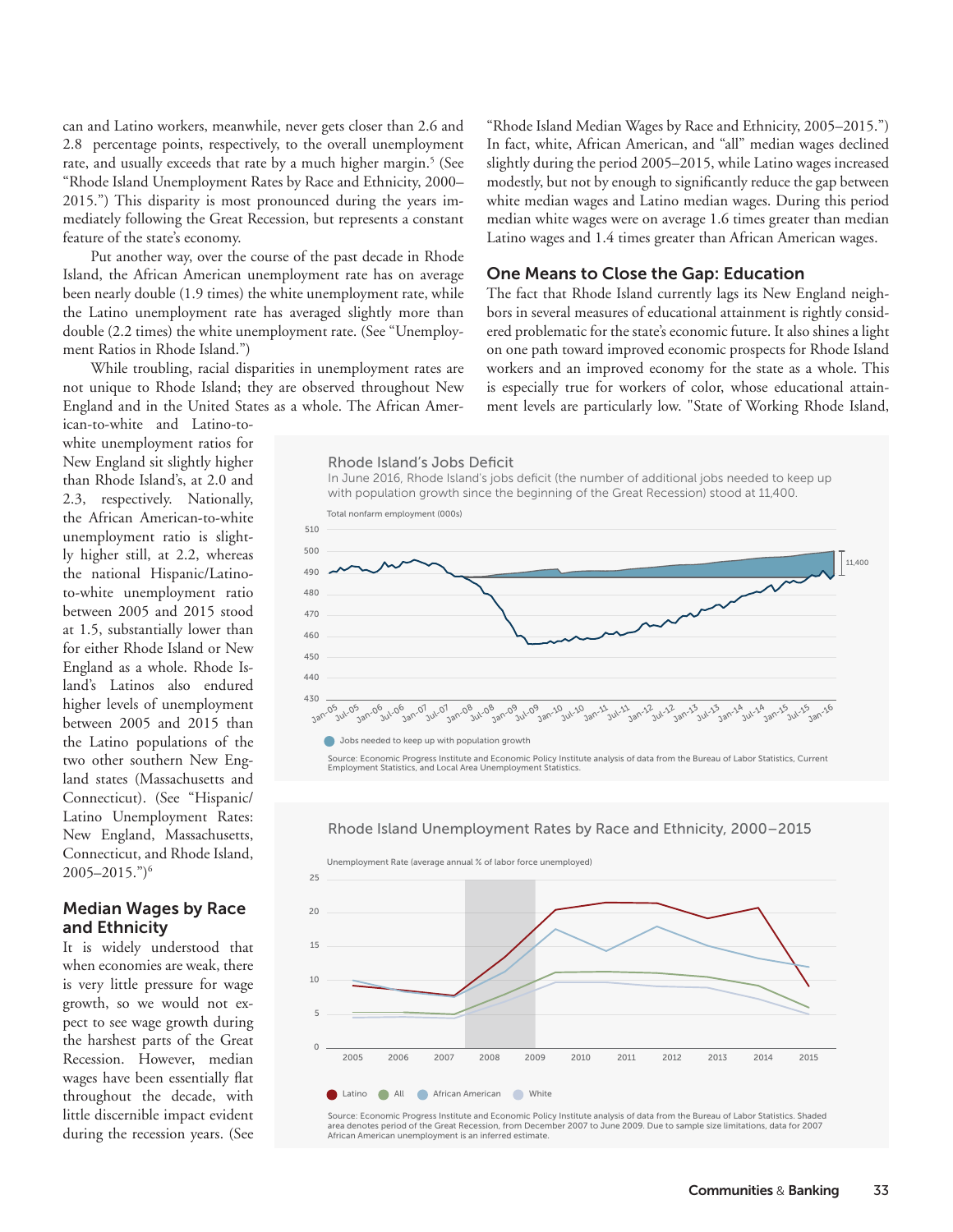#### Unemployment Ratios in Rhode Island



Source: Economic Progress Institute and Economic Policy Institute analysis of data from the Bureau of Labor Statistics. Shaded<br>area denotes period of the Great Recession, from December 2007 to June 2009. Due to sample size

Hispanic/Latino Unemployment Rates: New England, Massachusetts, Connecticut, and Rhode Island, 2005–2015



Source: Economic Progress Institute and Economic Policy Institute analysis of data from the Bureau of Labor Statistics. Shaded area denotes period of the Great Recession, from December 2007 to June 2009.



2015: Workers of Color" notes that just 12 percent of Rhode Island's Latino adults and 18 percent of Rhode Island's African Americans age 25 and older have a bachelor's degree or higher, compared to 34 percent of white adults and 42 percent of Asian adults.7 As the state continues to prioritize higher education and career training, ensuring that people of color have full access will go a long way toward addressing the economic disparities so evident during the past decade.

But education disparities are only a partial answer to the problem of minority unemployment rates. A 2015 Economic Policy Institute study notes that unemployment rates for African American workers are approximately double white unemployment rates, regardless of educational attainment.<sup>8</sup> Similarly, a 2011 U.S. Department of Labor report showed that nationally, Latino unemployment rates were also higher than white unemployment rates for workers with high school diplomas or higher, ranging from 1.2 times higher for high school graduates to 1.5 times higher for those with a bachelor's degree or higher.9 So in addition to boosting educational attainment, Rhode Island will need to pursue other strategies to increase economic opportunity for minority families, including job creation programs, further increasing the state's minimum wage (both the regular minimum wage and the tipped minimum wage), expanding the state's earned income tax credit, and increasing funding for the Child Care Assistance Program.

\* \* \*

At present, Rhode Island's economy is like an eight-cylinder en